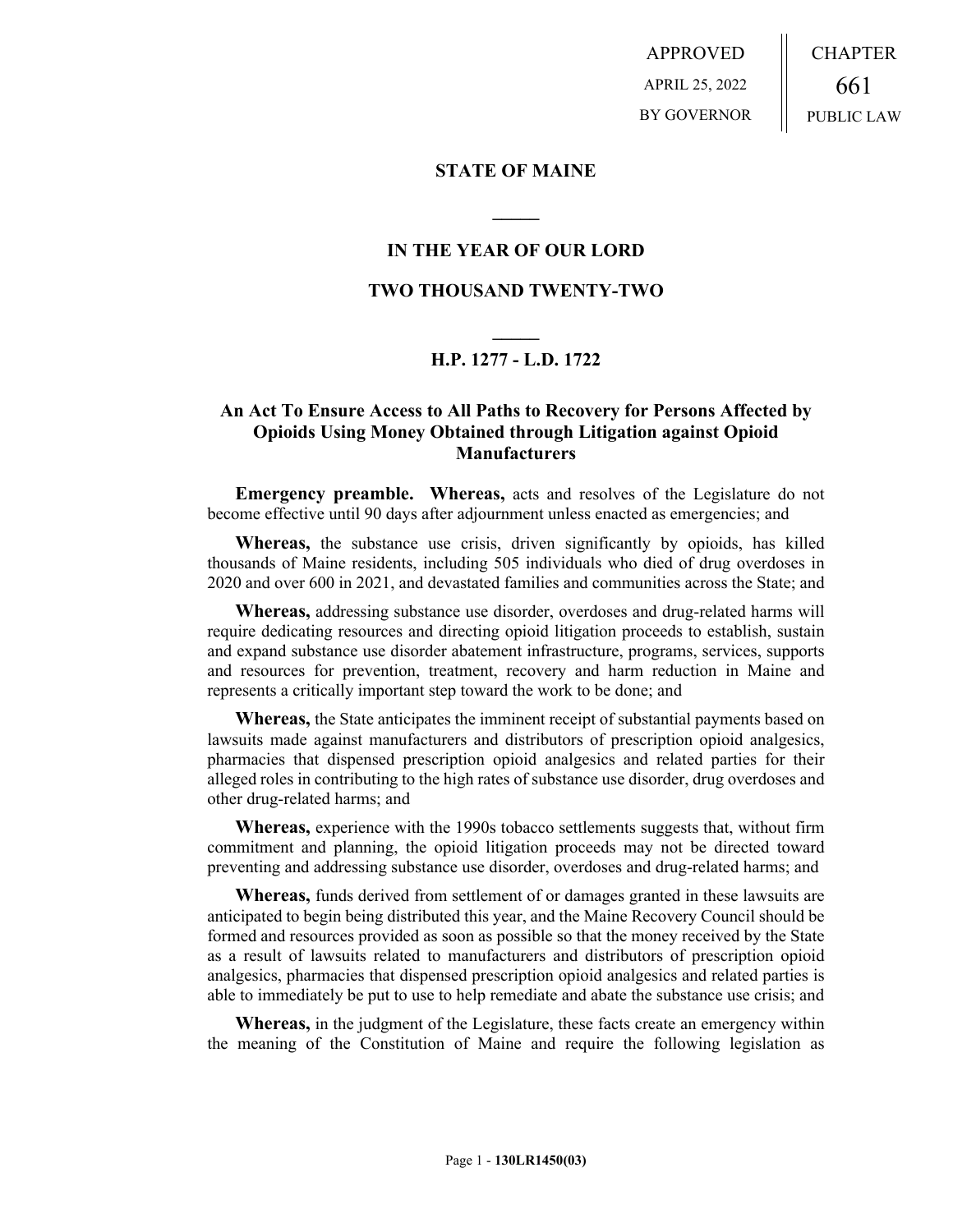immediately necessary for the preservation of the public peace, health and safety; now, therefore,

#### **Be it enacted by the People of the State of Maine as follows:**

**Sec. 1. 5 MRSA §203-A,** as enacted by PL 1991, c. 532, §1 and affected by §2, is amended to read:

# **§203-A. Accounts established due to court orders or other settlements**

Unless specifically ordered by the court to do otherwise or for revenue or money received under section 203-B, the Attorney General shall work with the Treasurer of State to deposit any revenue or money received as a result of any court order, court settlement or other agreement into an other special revenue account of the State and all interest must be credited to the General Fund. When, pursuant to a court order or settlement, the Attorney General receives money that is specifically designated for antitrust enforcement or for enforcement of the Maine Unfair Trade Practices Act, the Attorney General is authorized to expend such funds for expert witness fees, copying of documents, transcripts and any other purpose in accordance with the court order. Any interest on such funds, unless otherwise ordered by the court, must be credited to the General Fund. The Attorney General shall provide an accounting of such funds to the Legislature in a form and as determined by the Office of Fiscal and Program Review.

#### **Sec. 2. 5 MRSA §203-B** is enacted to read:

## **§203-B. Funds received pursuant to court orders or other settlements of opioid crisis litigation**

Notwithstanding section 203-A and unless specifically ordered by the court to do otherwise, the Attorney General may work with the Treasurer of State to deposit identified revenue or money received as a result of any court order or other agreement resulting from litigation against, or any court settlement with, an opioid manufacturer, an opioid research association or any other person in the opioid industry relating to claims made by or prosecuted by the State into the Maine Recovery Fund described by the Maine State Subdivision Memorandum of Understanding and Agreement Regarding Use of Settlement Funds, dated and signed on January 26, 2022, and including Schedule A, Core Strategies and Schedule B, Approved Uses for spending on approved uses as directed by the Maine Recovery Council as established in section 12004-I, subsection 93.

#### **Sec. 3. 5 MRSA §203-C** is enacted to read:

#### **§203-C. Maine Recovery Council**

**1. Definitions.** As used in this section, unless the context indicates otherwise, the following terms have the following meanings.

A. "Approved uses" means the substance use disorder abatement purposes defined as "Approved Uses" in the memorandum of understanding.

B. "Maine Recovery Fund" means the fund described by the memorandum of understanding.

"Memorandum of understanding" means the Maine State Subdivision Memorandum of Understanding and Agreement Regarding Use of Settlement Funds,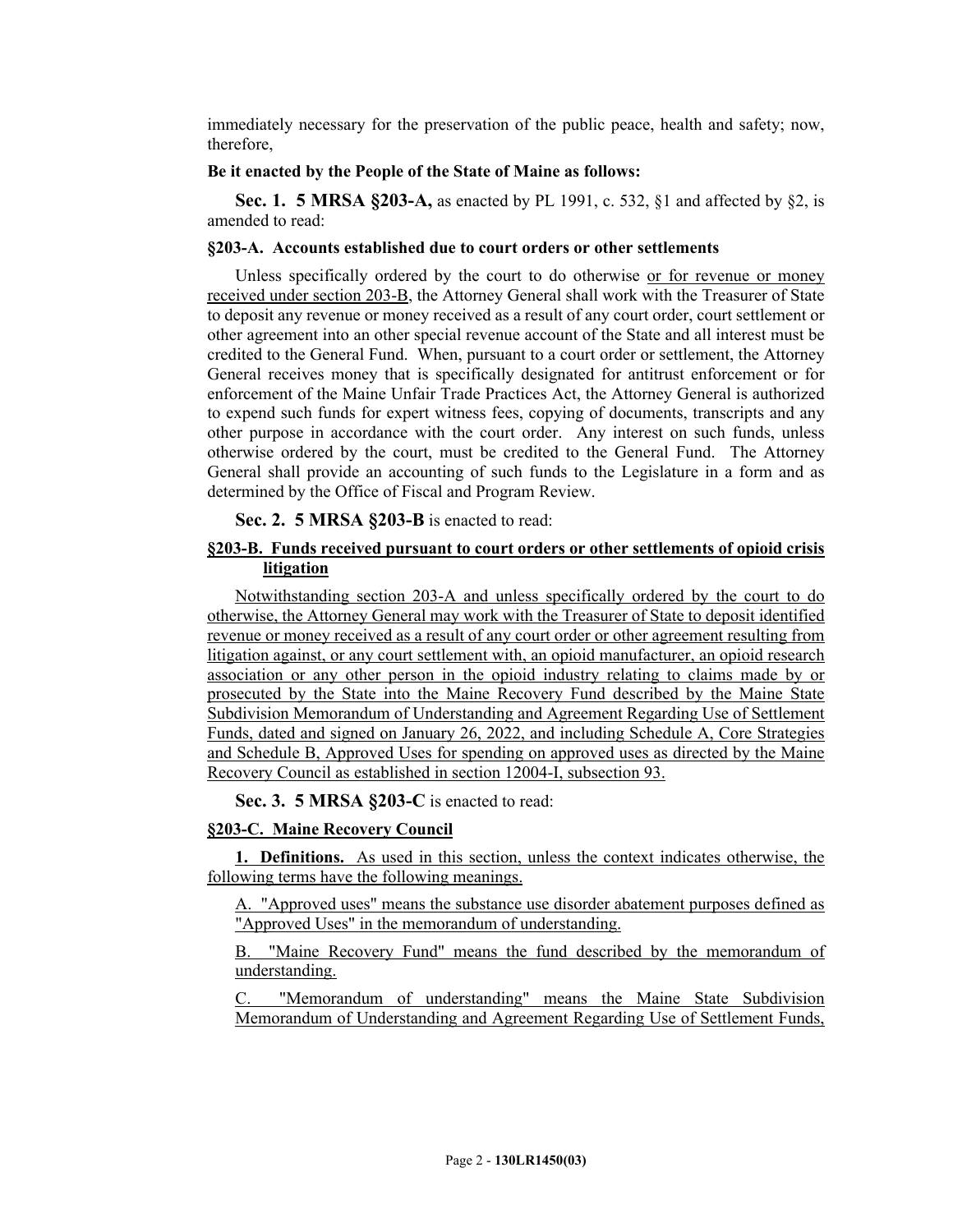dated and signed on January 26, 2022, including Schedule A, Core Strategies and Schedule B, Approved Uses.

**2. Maine Recovery Council established.** The Maine Recovery Council, as established in section 12004-I, subsection 93 and referred to in this section as "the council," shall direct the disbursement of funds within the Maine Recovery Fund for approved uses.

**3. Membership.** The council is composed of the 11 members identified by the memorandum of understanding and of 4 additional voting members as follows:

One member who is a medical professional with direct experience providing medication-assisted treatment, appointed by the President of the Senate;

B. One member representing reentry services for incarcerated and formerly incarcerated individuals and their families, appointed by the President of the Senate;

C. One member representing a nonprofit community-based provider of mental health treatment, appointed by the Speaker of the House; and

D. One member representing the harm reduction community, appointed by the Speaker of the House.

In making these appointments, the President of the Senate and the Speaker of the House shall endeavor to select individuals that reflect the racial, ethnic, gender and indigenous diversity of the State.

**4. Vacancy.** In the event of a vacancy in the council membership, the vacancy must be filled in the manner of the original appointment for the remainder of the term. For the purposes of reappointment, any partial term filled after a vacancy must be considered a full term.

**5. Report.** The Attorney General shall, by February 1st of each year, submit a report to the joint standing committee of the Legislature having jurisdiction over health and human services matters describing the activities of the council and the status of the Maine Recovery Fund and listing information on disbursements from the fund and information related to the outcomes of funded activities.

#### **Sec. 4. 5 MRSA §12004-I, sub-§93** is enacted to read:

**93.** 

Attorney General Maine Recovery Council Expenses Only 5 MRSA §203-C

**Sec. 5. Appropriations and allocations.** The following appropriations and allocations are made.

#### **ATTORNEY GENERAL, DEPARTMENT OF THE**

#### **Maine Recovery Fund N960**

Initiative: Provides a baseline allocation for disbursement of funds deposited from recently settled opioid litigation.

| OTHER SPECIAL REVENUE FUNDS       | 2021-22 | 2022-23 |
|-----------------------------------|---------|---------|
| All Other                         | \$500   | \$500   |
| OTHER SPECIAL REVENUE FUNDS TOTAL | \$500   | \$500   |